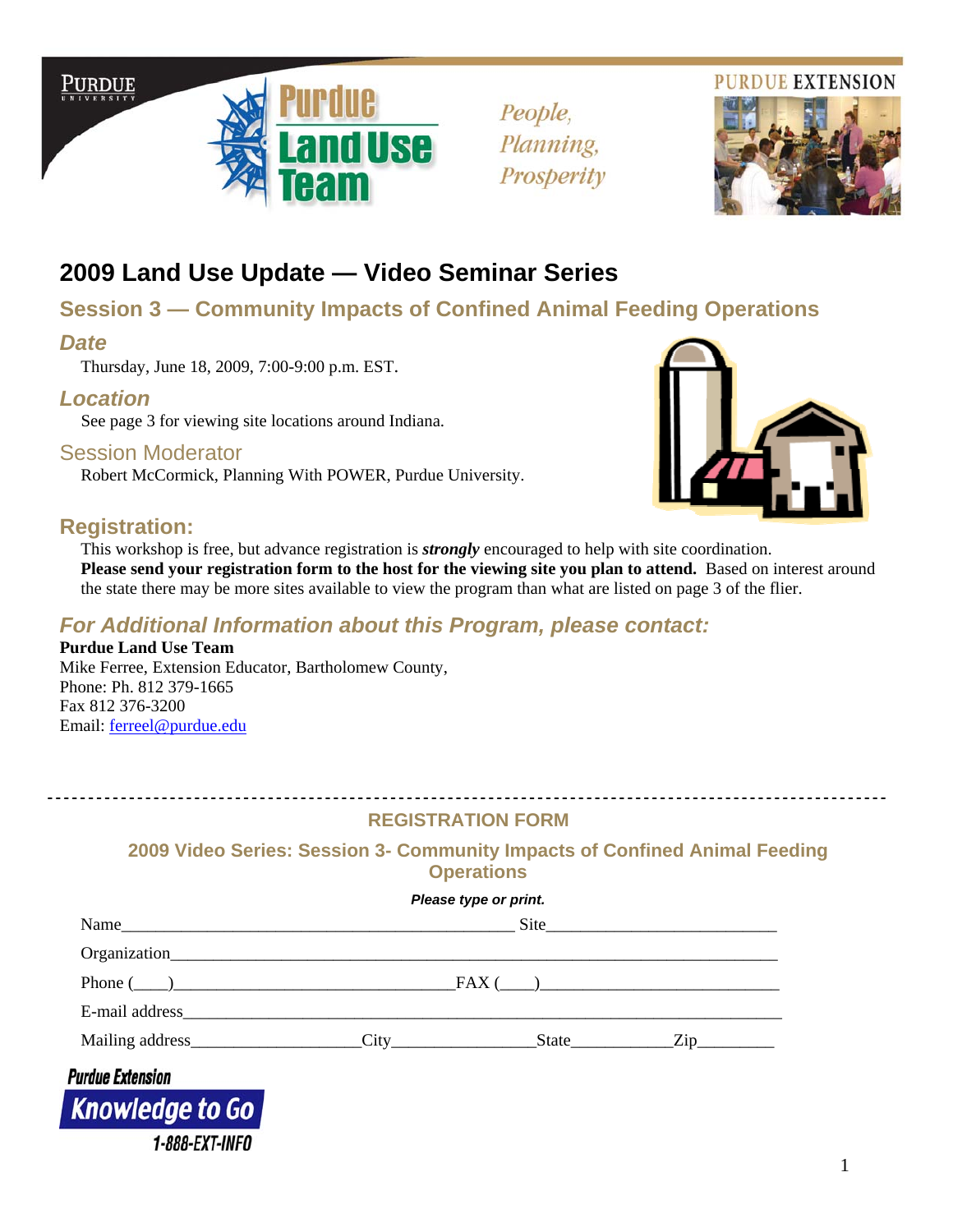# **Community Impacts of Confined Animal Feeding Operations**

## **Overview**

Confined Animal Feeding Operations (CAFOs) have expanded in Indiana the past few years, causing considerable controversy in rural communities. As existing livestock operations are expanded and new ones are sited, local leaders, residents, and the agricultural community want to know more about the operations' impacts. What are the demographic characteristics of the owners/operators? What are characteristics of the labor force? What is the fiscal impact on county government and schools? Are there significant environmental violations? How can land use conflicts be reduced through zoning ordinances?

Purdue University initiated an in-depth study of 50 swine and dairy CAFOs in Benton, Cass, Huntington, Jasper, Jay, Randolph, Wabash, and Wells counties in 2007-08. In addition to a detailed interview of CAFO owners and operators, tax data were collected from county offices for each operation. Environmental violations were examined. Interviews were conducted with county commissioners, county council members, county highway engineers, and county plan departments to determine the nature of the issues in the county, the level of controversy, and land use policies that were developed to address the issues.

This session will focus on the findings from this study. Specific topics will include:

- Operator characteristics
- Swine and dairy CAFO characteristics
- Conditions around siting of CAFOs
- Animal population growth
- Revenue and expense information from CAFOs
- Labor use and payments
- Fiscal impact on local government and schools
- Comprehensive land use planning and zoning revisions to minimize land use conflicts
- Extent and nature of environmental violations

#### **Speakers**

**Janet Ayres,** Agricultural Economics, Purdue University. **Roman Keeney,** Agricultural Economics, Purdue University **Larry DeBoer,** Agricultural Economics, Purdue University **Tamilee Nennich,** Animal Sciences, Purdue University

### **Sponsors**

Purdue University Cooperative Extension Service Ball State University, College of Architecture and Planning Indiana Chapter of the American Planning Association Indiana Farm Bureau, Inc.

### **Endorsed by**

Indiana Association of Cities and Towns Association of Indiana Counties Indiana Rural Development Council Metropolitan Indianapolis Board of Realtors

### **Future Program Dates and Topics:**

September 10, 2009 - TBD